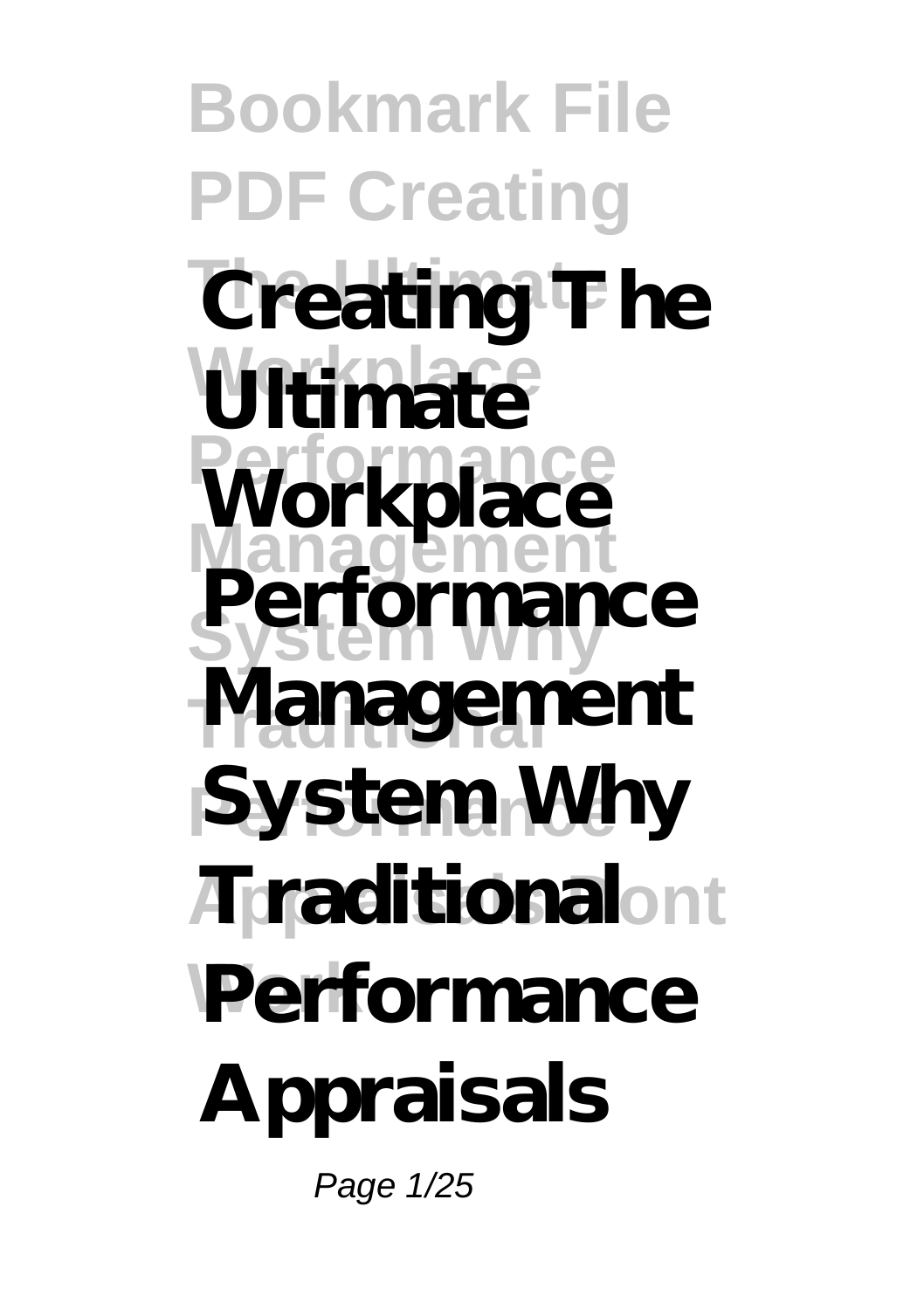## **Bookmark File PDF Creating Dont Work**

Getting the books **Performance in the energy of the energy details**<br> **Performance workplace** performance<sup>nt</sup> **creating the**

management **Traditional traditional Performance appraisals dont** work now is not ont type of challenging **system why performance** means. You could Page 2/25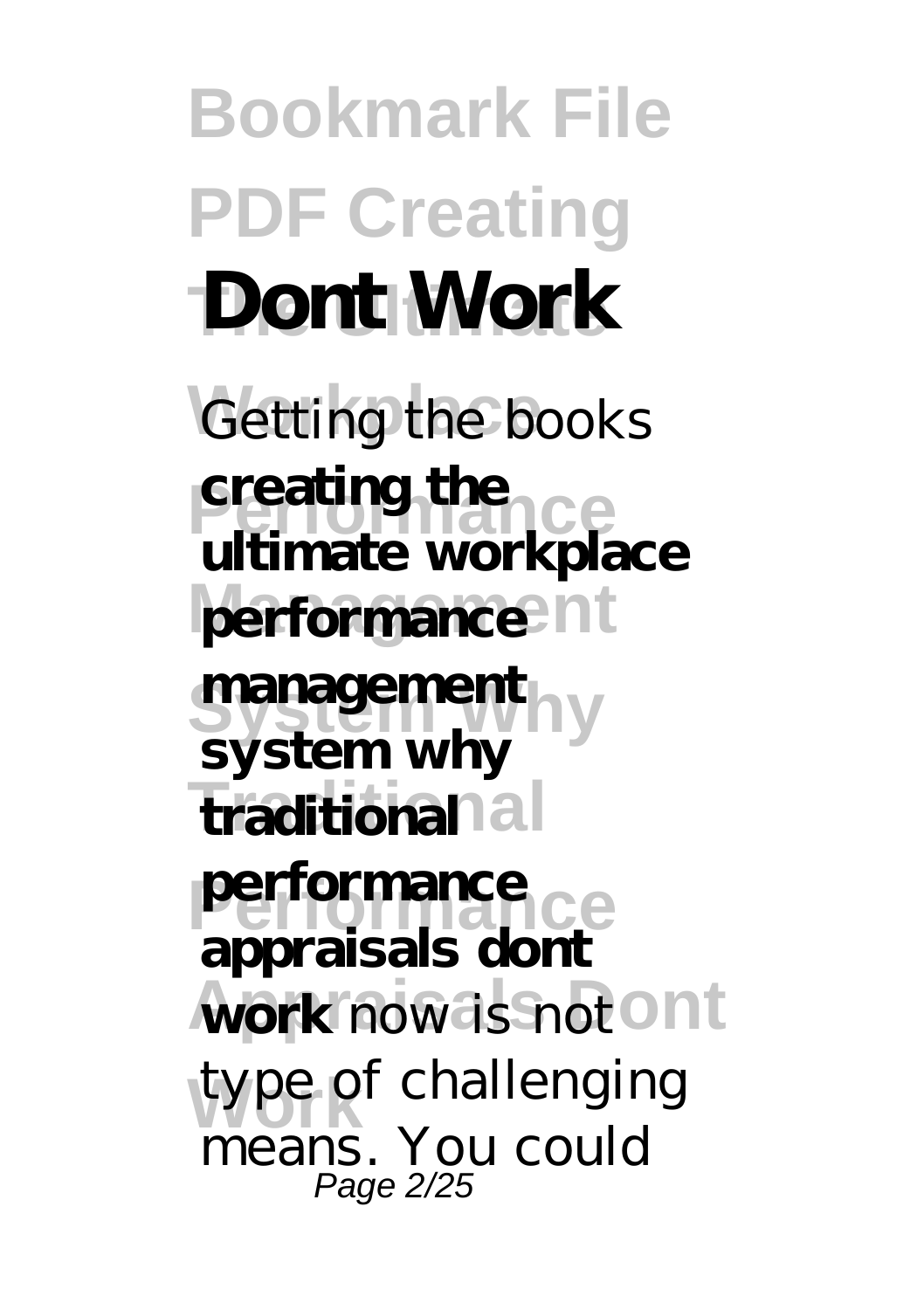**Bookmark File PDF Creating** not only going in the same way as **PERFORMANCE**<br>
or borrowing from your friends to **System Why** open them. This is **Traditional** simple means to specifically acquire guide by on-line ont **Work** declaration creating book heap or library an completely This online the ultimate workplace Page 3/25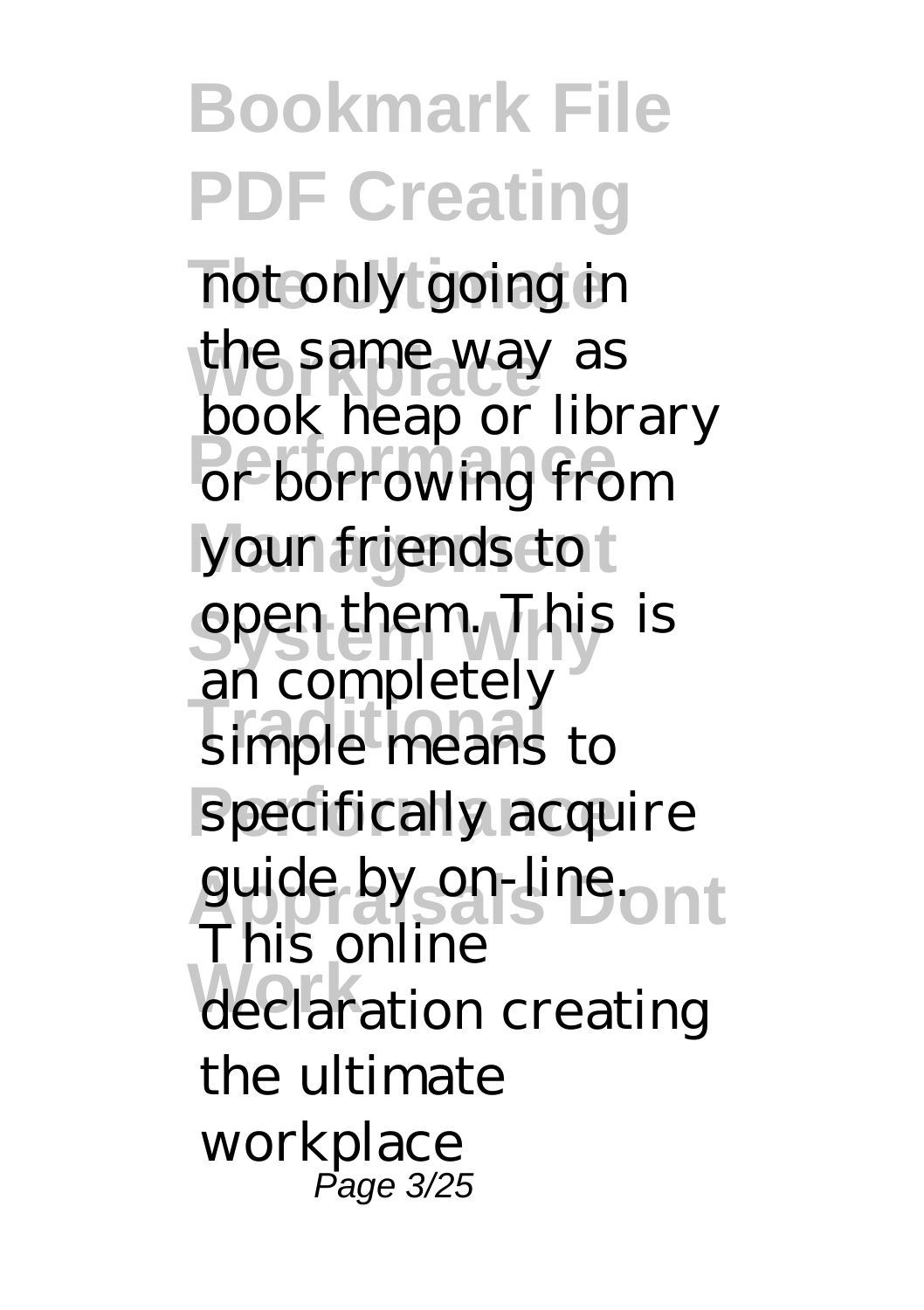**Bookmark File PDF Creating** performance1te management *Preditional* performance<sup>nt</sup> **System Why** appraisals dont **Traditional** the options to accompany you bearing in mind ont **Work** system why work can be one of having new time.

It will not waste your time. take me, Page 4/25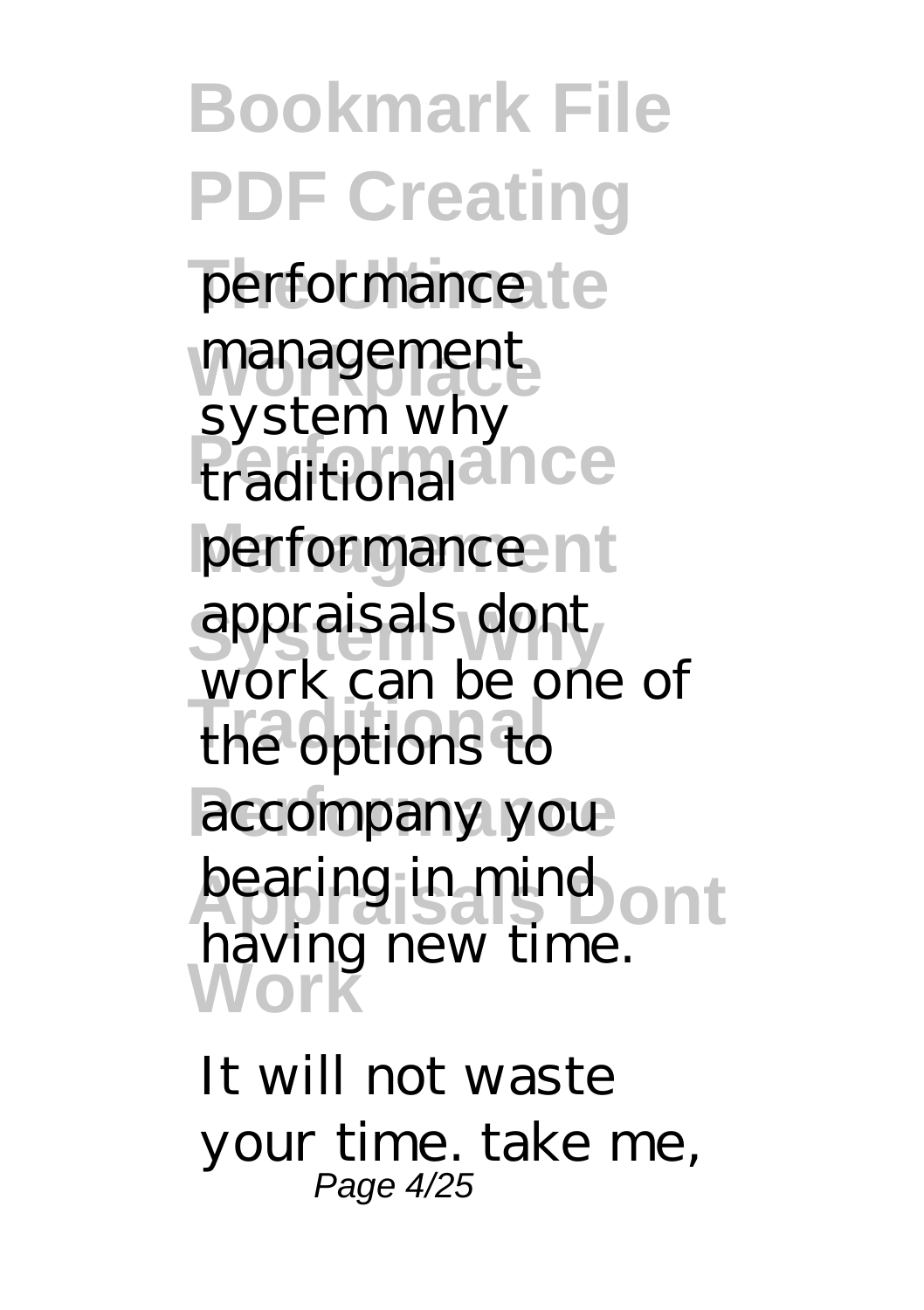**Bookmark File PDF Creating** the e-book will certainly freshen **Performance** read. Just invest little times to nt admittance this on-**Traditional Executive ultimate** workplace **Appraisals Dont performance System why** you new matter to line declaration **management traditional performance** Page 5/25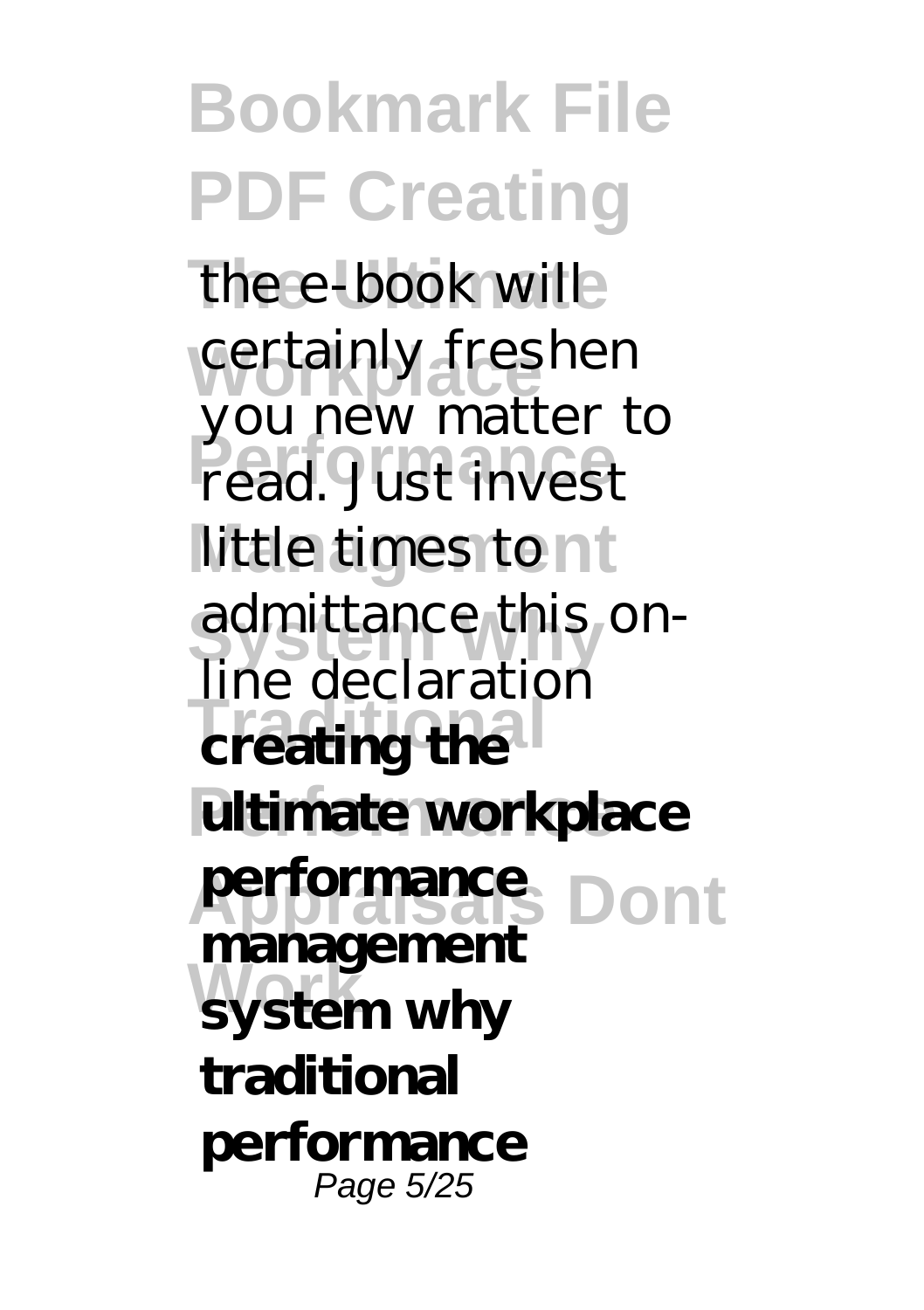**Bookmark File PDF Creating The Ultimate appraisals dont work** as **ace** evaluation them wherever you are **system Why Book Production From Start Toe Appraisals Dont** Finish, Digital **Perfect Bound** competently as Printing and Binding Books Decoding the Page 6/25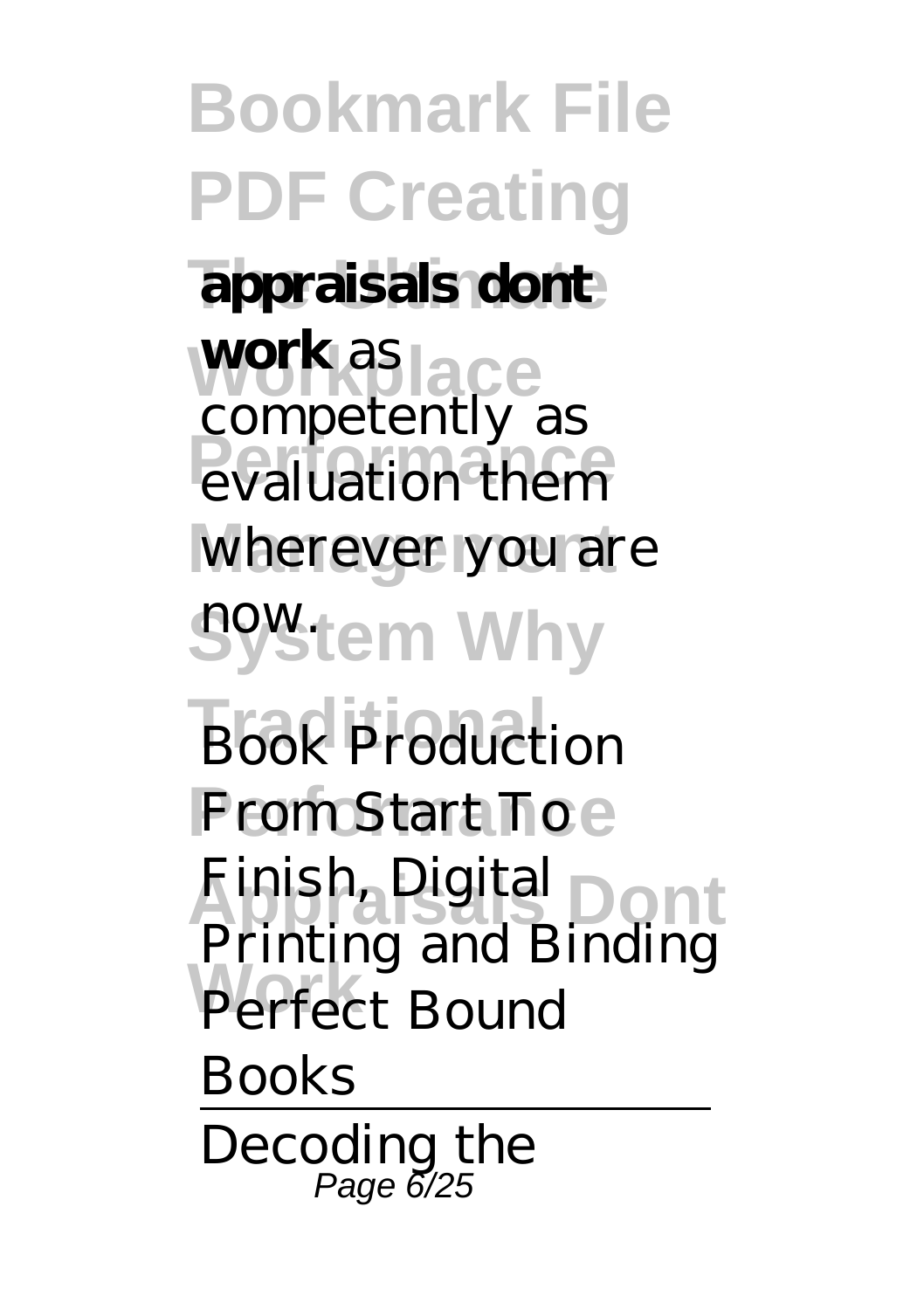**Bookmark File PDF Creating The Ultimate** Science of Ultimate Human<br>**Benformance** Steven Kotler P **Talks at Google Future Shock Part 1 Foreman** 11/01/20 ance **Appraisals Dont** Stop Trying to **Work** Employees | Kerry Performance Pastor Ken Motivate Your Goyette | TEDxCosmoPark Page 7/25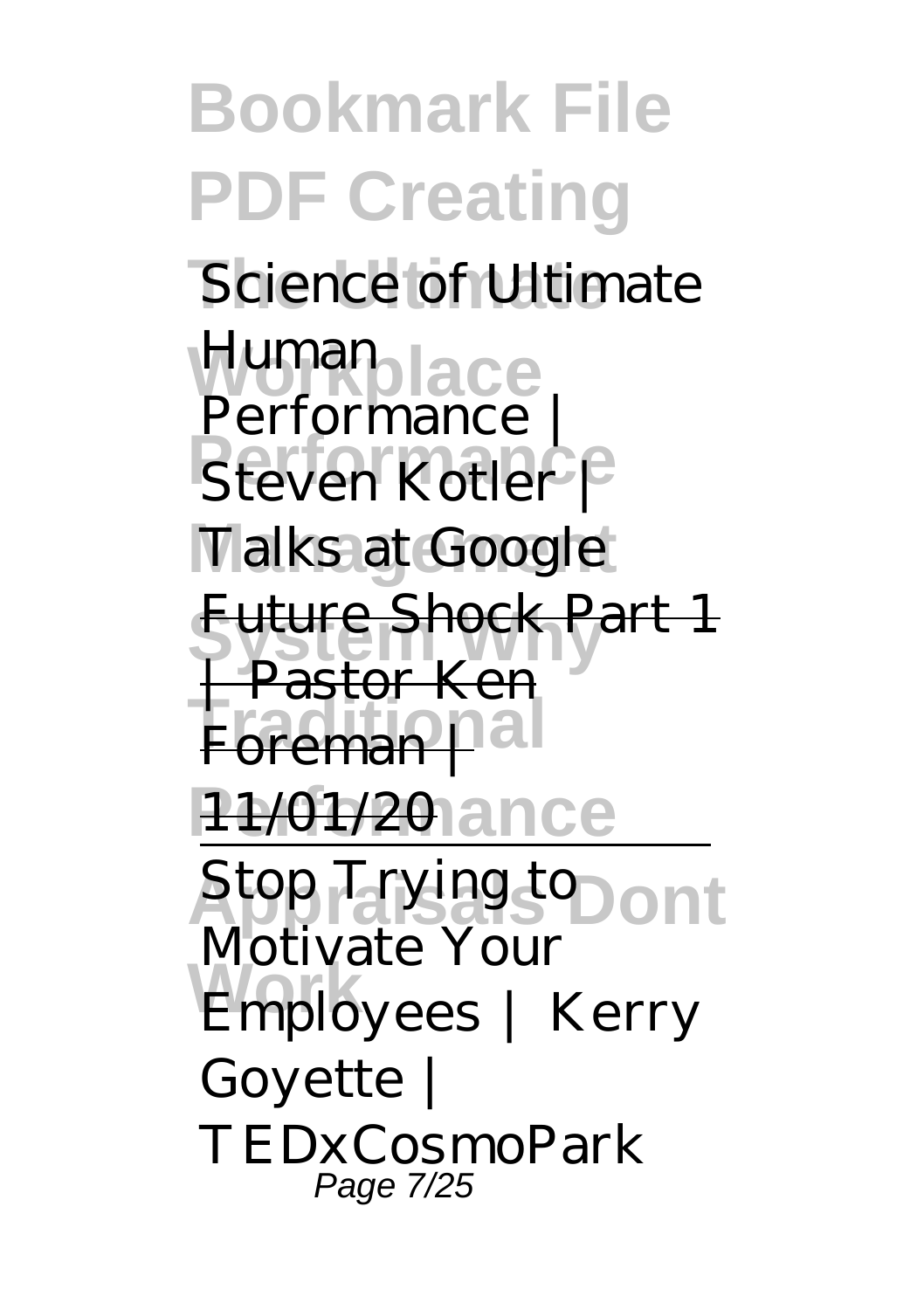**Bookmark File PDF Creating** *Grit: the power of* passion and **Performance** *Angela Lee* Duckworth How to **System Why** stay calm under **Traditional Product**<br>
Kageyama and Pen-Pen Chen A Time **Appraisals Dont** To Build- Yuval **Work** self confidence | *perseverance |* pressure - Noa Levin  $The$  skill Dr. Ivan Joseph | TEDxRyersonU Page 8/25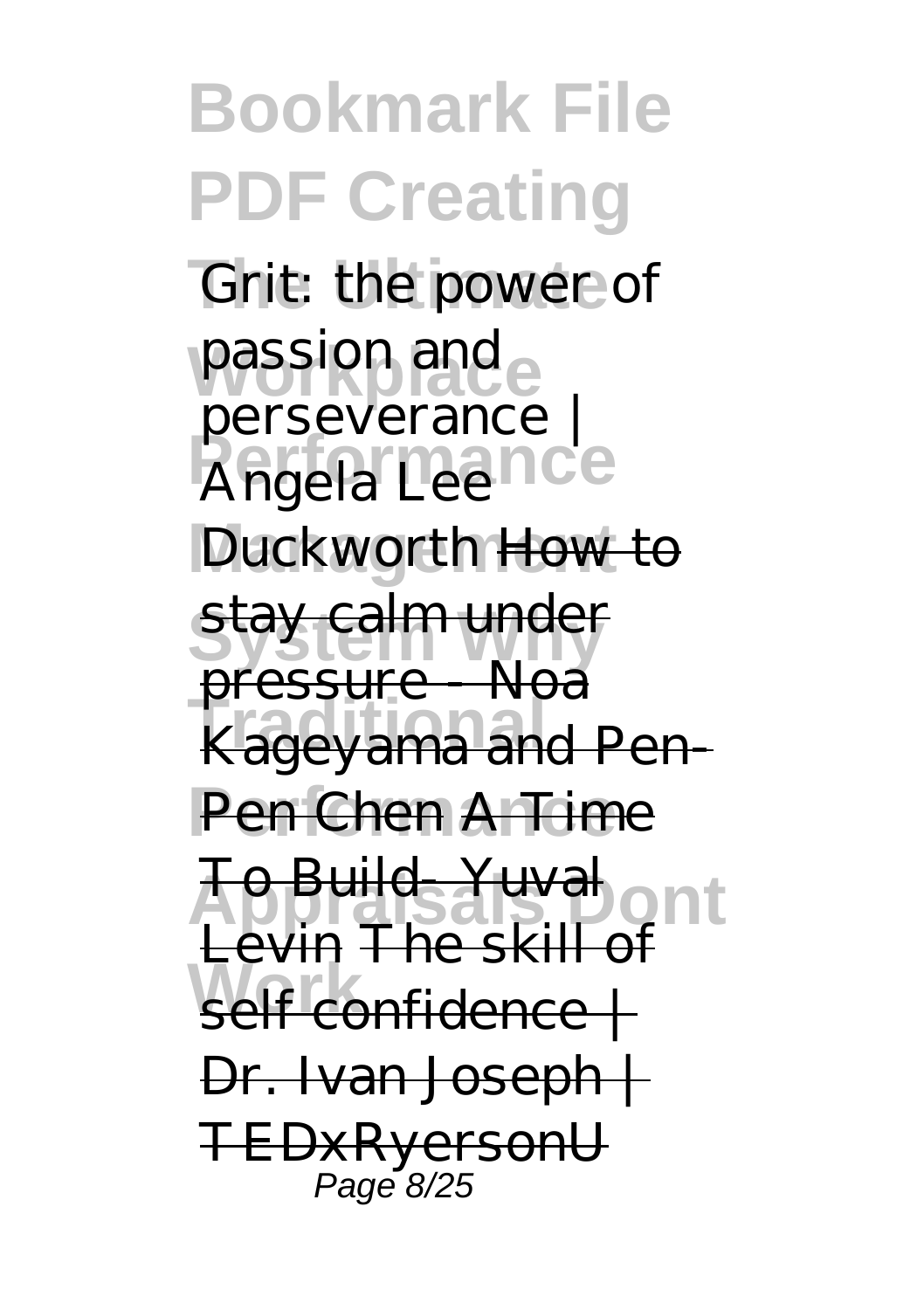**Bookmark File PDF Creating** Build a tower, build **Workplace** *a team | Tom* **Performance** *Train For Mass |* **Management** *Arnold* **System Why** *Schwarzenegger's Program*<sup>na</sup> **Performance Performance Appraisals Dont Dashboard In Excel Performance Habits** *Wujec How To Blueprint Training* **: Part-1** High in 5 Minutes How to Create Motivation Page 9/25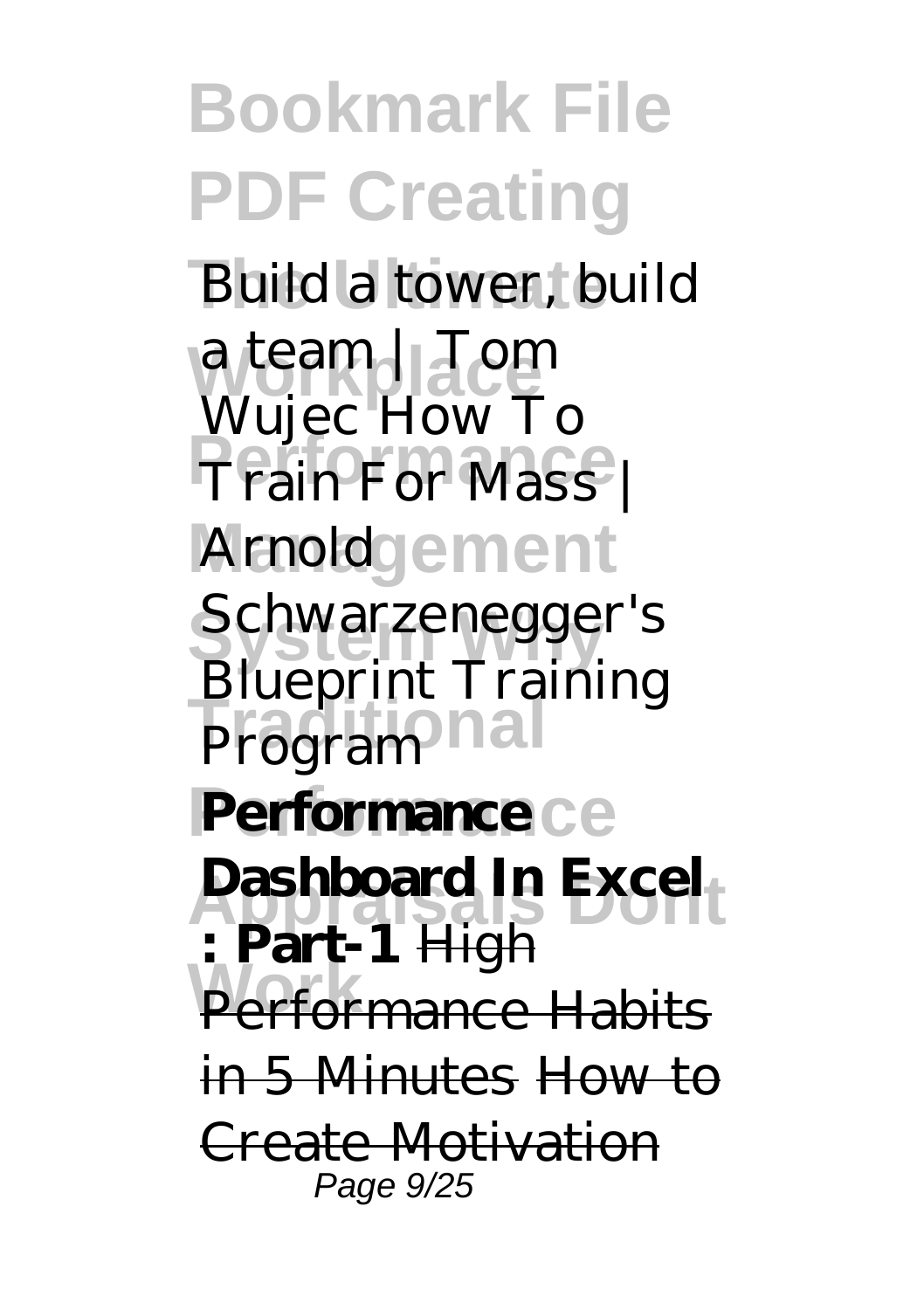**Bookmark File PDF Creating The Ultimate** at Work - Daniel H. Pink Booke **Performance** Use these TWO **TRICKS** to create book covers y **Traditional** \u0026 No Content **Book Publishing Appraisals Dont** Business 2021 **How Work world - Kate** Recommendations FASTER **Lands to build a fictional Messner NYU Stern's "In** Page 10/25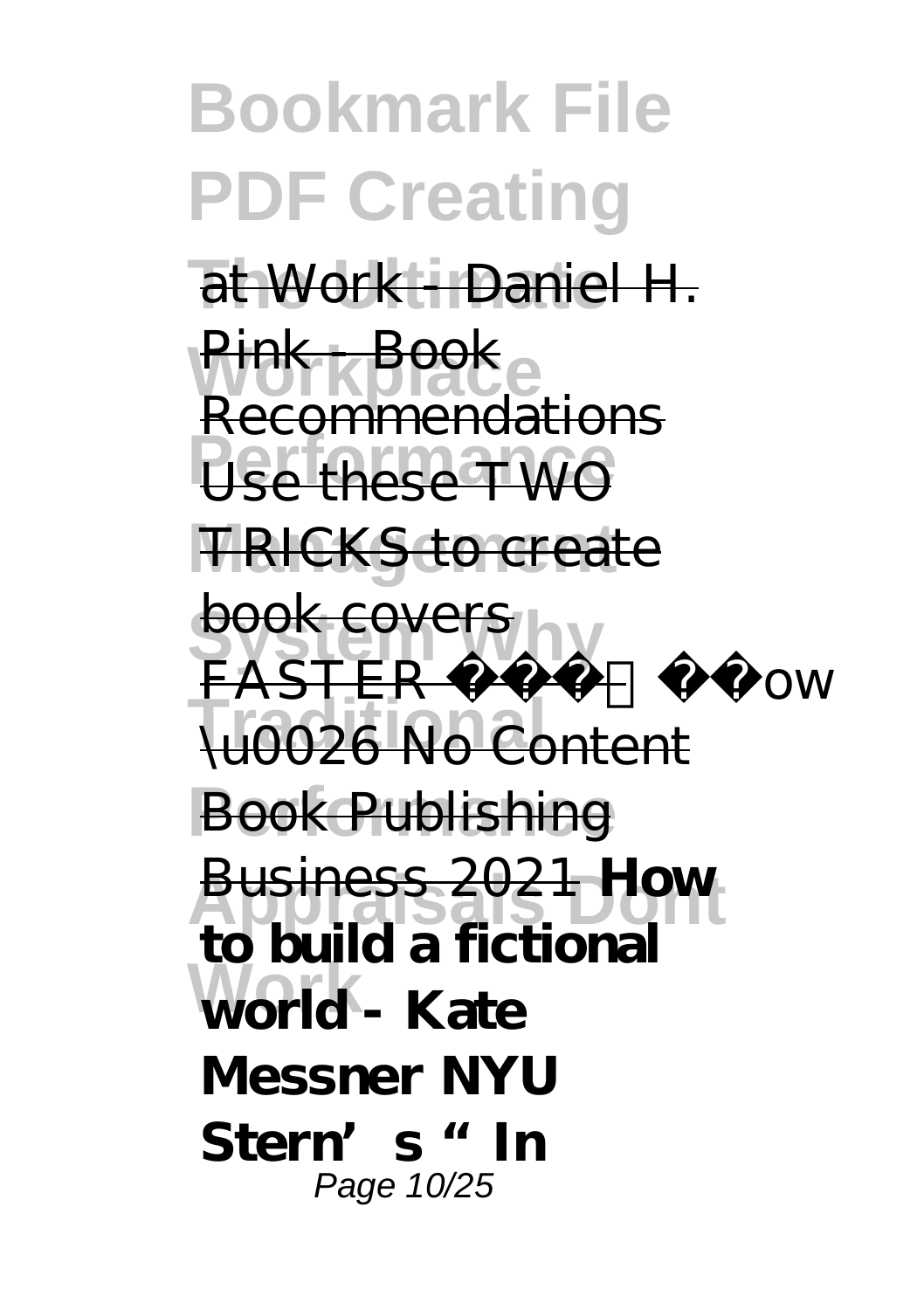**Bookmark File PDF Creating Conversation with** Lord Mervyn King **Performance Sandel"***Extreme* **Management** *Ownership | Jocko* **System Why** *Willink | TEDxUniv* **The Truth about** Microsoft's Fear of Linux | Nostalgia <sub>nt</sub> **Work** to Organize Your **featuring Michael** *ersityofNevada* NerdThe Best Way Files and Folders The Scientifie of Page 11/25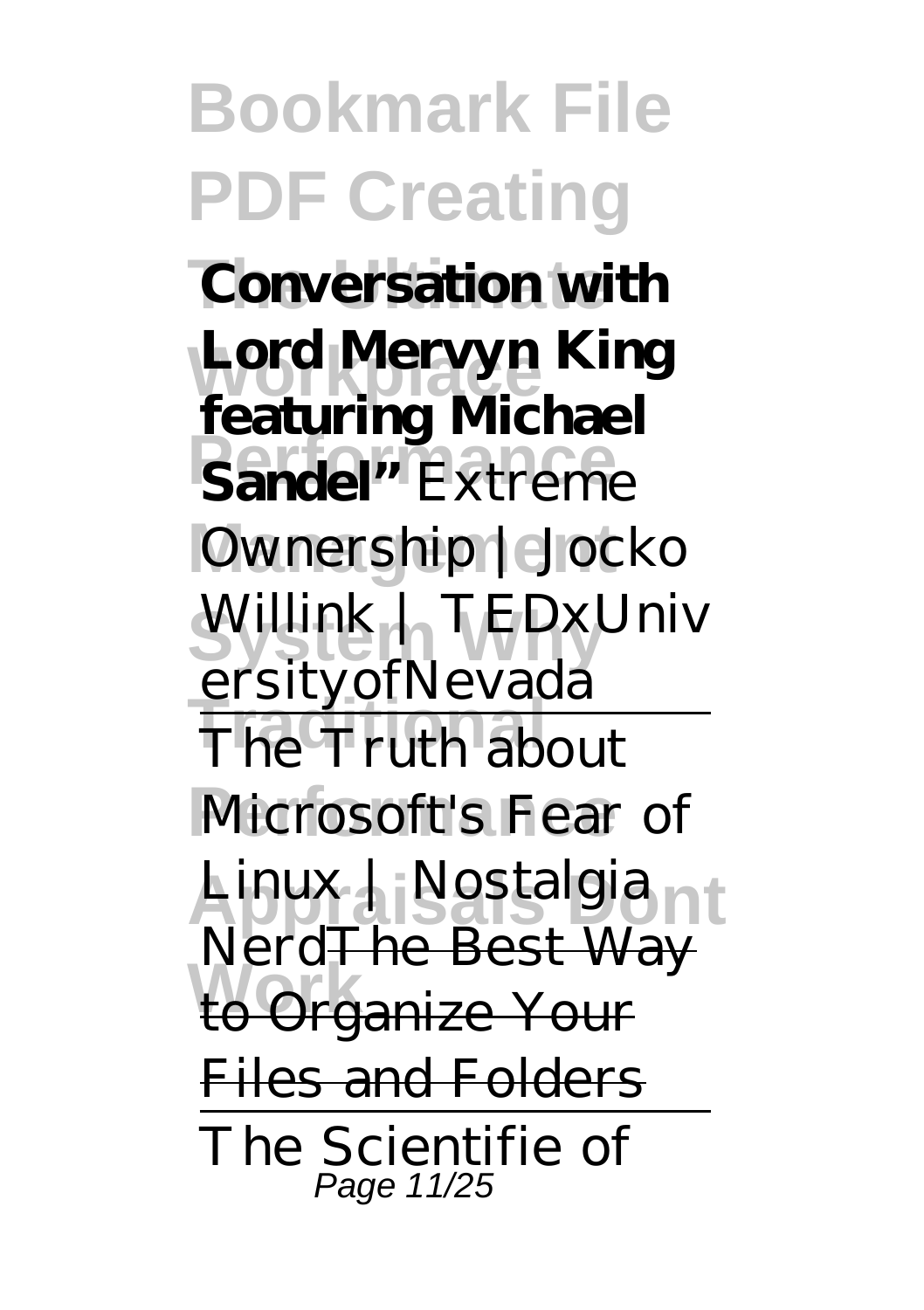**Bookmark File PDF Creating Maximizing Human** Potential | Steven **Performance** Google**Creating The Ultimate Workplace Performance Traditional** experience in providing workforce management<sub>s</sub> Dont **Work** businesses across Kotler | Talks at Through our software to Europe and our 'enjoy work' ethos, Page 12/25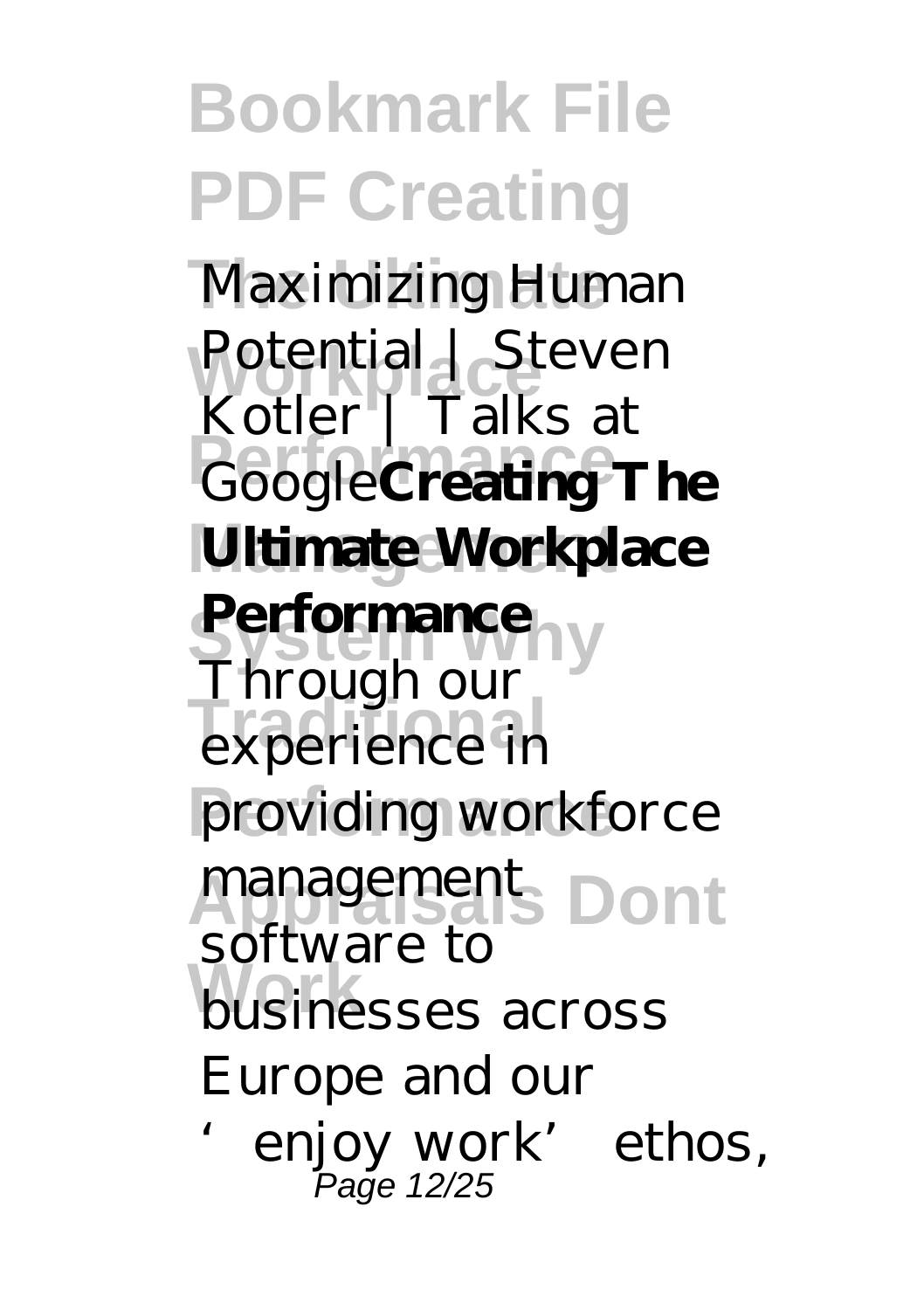**Bookmark File PDF Creating** we' ve gained a detailed insight into workplace is, how to create it and why **it's stimportant**, The mportance of<br>
creating a great workplace is ce directly related tont employee<br>
engagement. what the ultimate importance of employee Employees who aren't engaged at Page 13/25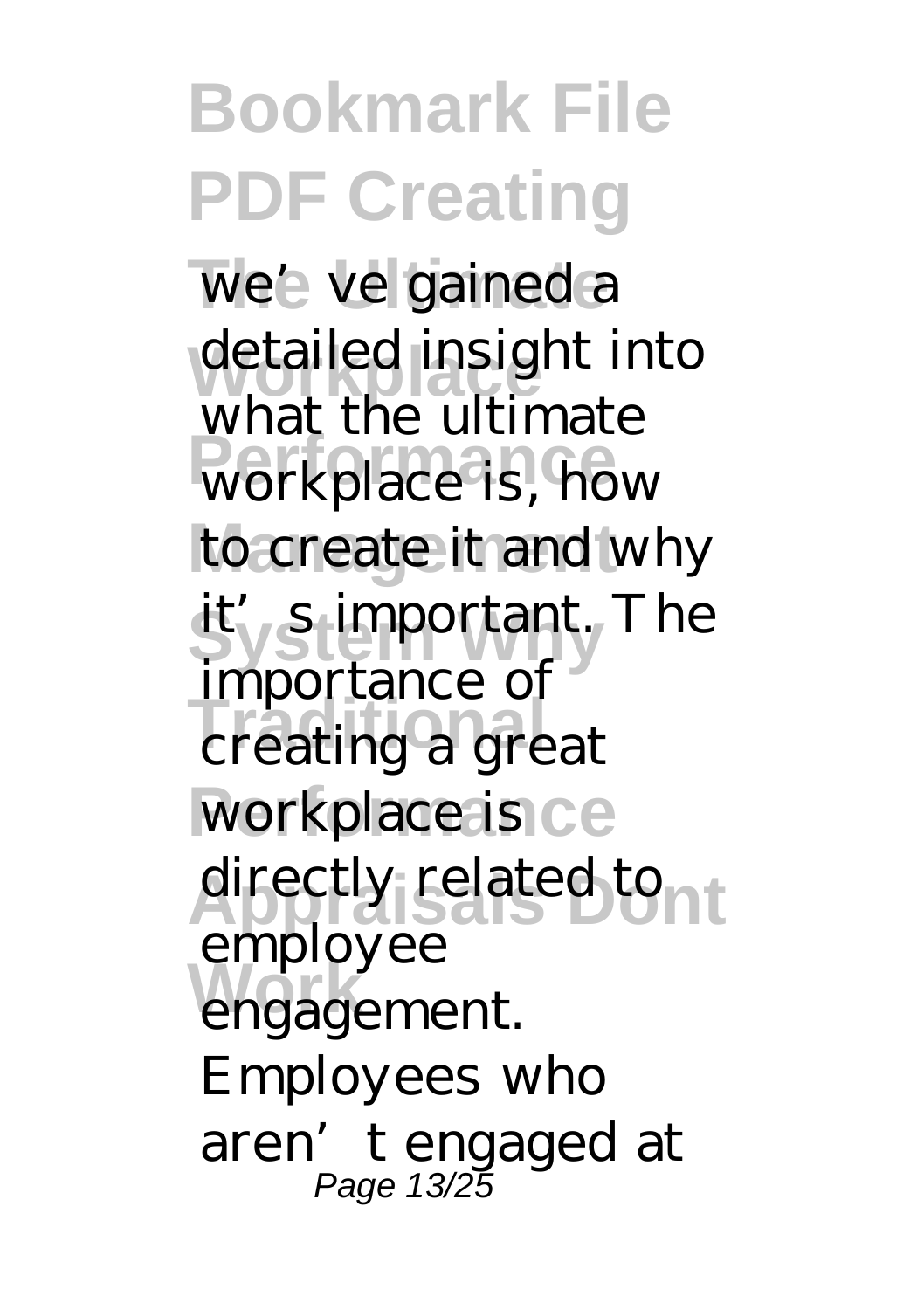**Bookmark File PDF Creating** work are one of the most important **Performance** fail to fulfil their potentiale<sub>ment</sub> **System Why Creating the Traditional ultimate workplace** with better WFM How to Enable the Performance Power reasons businesses Ultimate Plan Hit Windows+I to open the Settings Page 14/25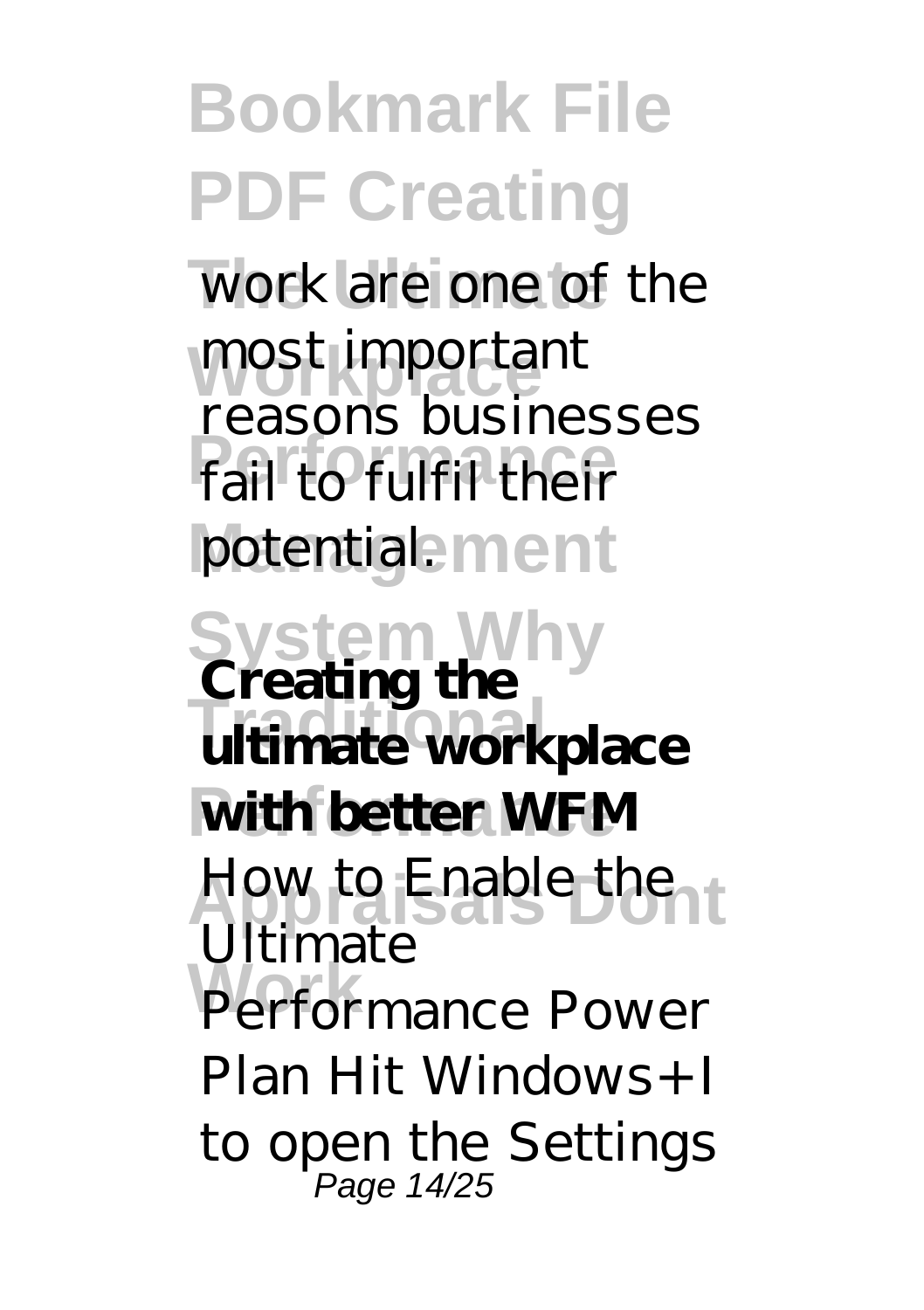**Bookmark File PDF Creating** app and then click the "System" **Performance** System page, click the "Power & t Sleep" tab on the **Traditional** click the "Additional Power Settings" **Appraisals Dont** link under the **Work** section. category. On the left. On the right, "Related Settings"

**How to Enable the** Page 15/25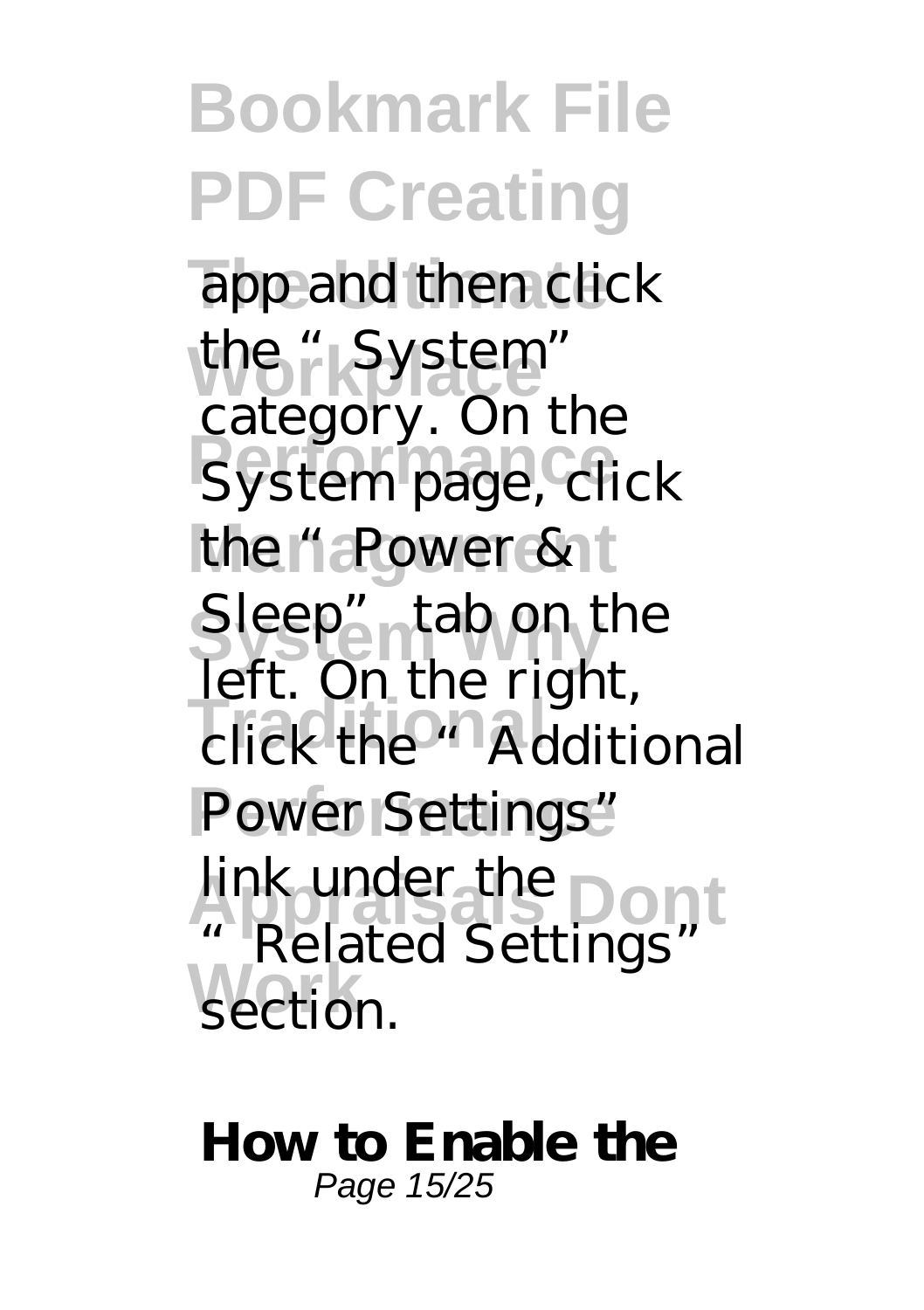**Bookmark File PDF Creating The Ultimate Ultimate** Performance Power **Prairie:** may be a ment byproduct, meeting **Traditional** make them better performers, which should be any Dont **Work** ultimate goal. This **Plan in ...** employee needs organization's curated blog is derived from Page 16/25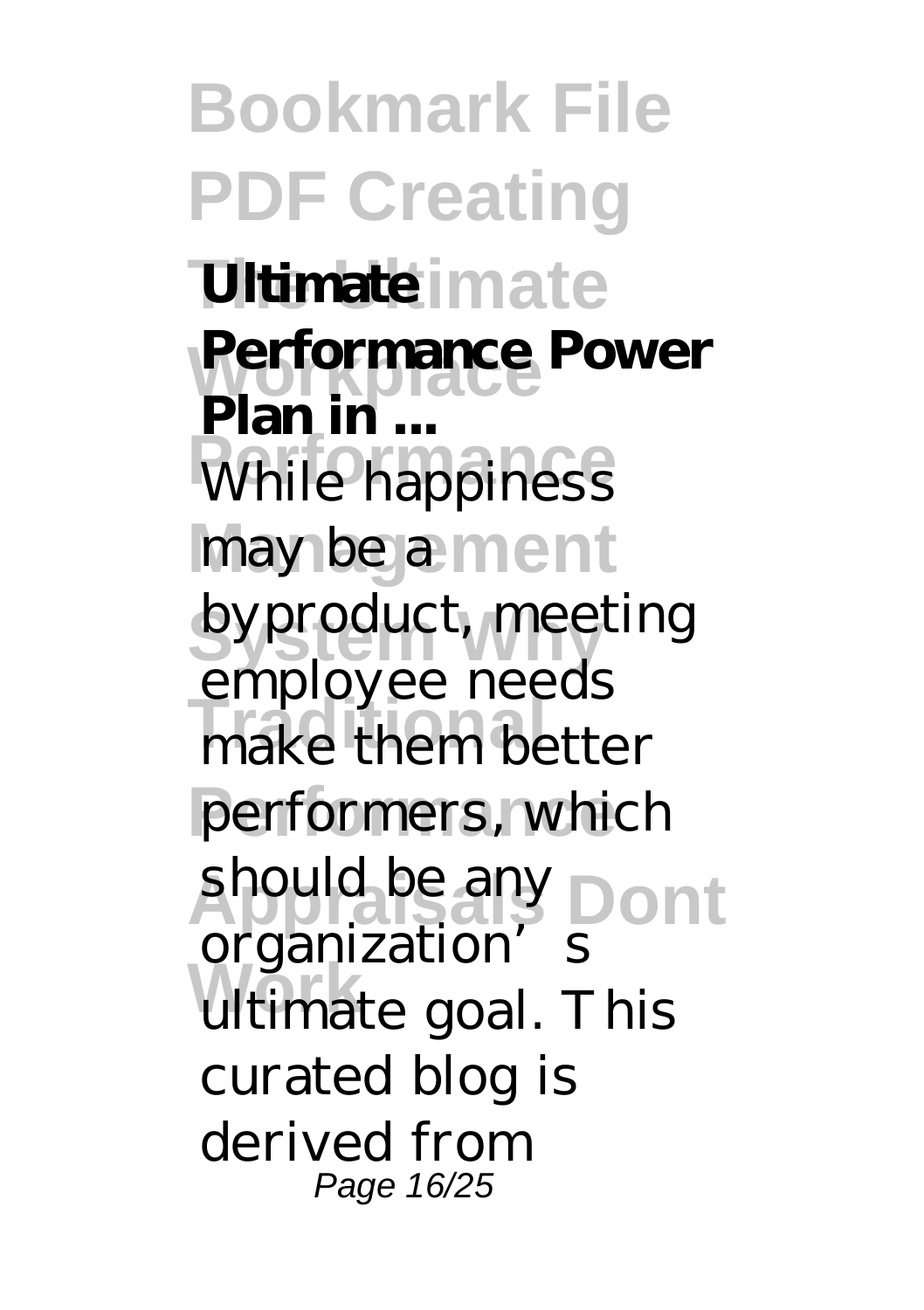**Bookmark File PDF Creating** Gallup's State of **Workplace** the American **Profitable Tranchines** 12 key elements of engagement, and **Traditional** feel they are in relation to these **Appraisals Dont** elements. **Creating the** Workplace Report where employees **Ultimate Workplace: 12** Page 17/25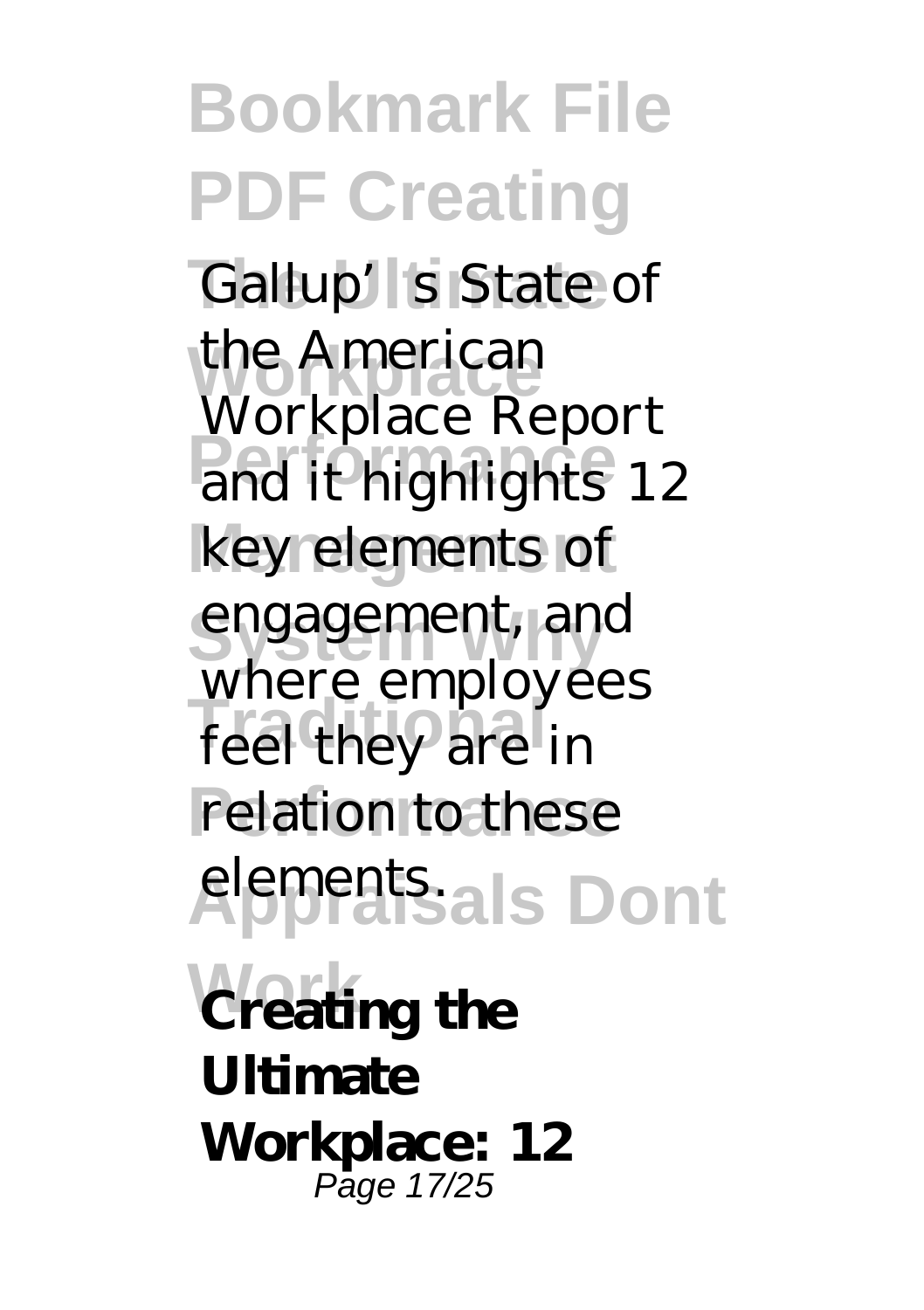**Bookmark File PDF Creating Elements of ate Employee** will the team<sup>Ce</sup> showcase more exceptional **Traditional** each member will be more engaged, and loyalty to the nt **Work** naturally develop. This way, not only performance, but organization will Step 1: Build teams based around Page 18/25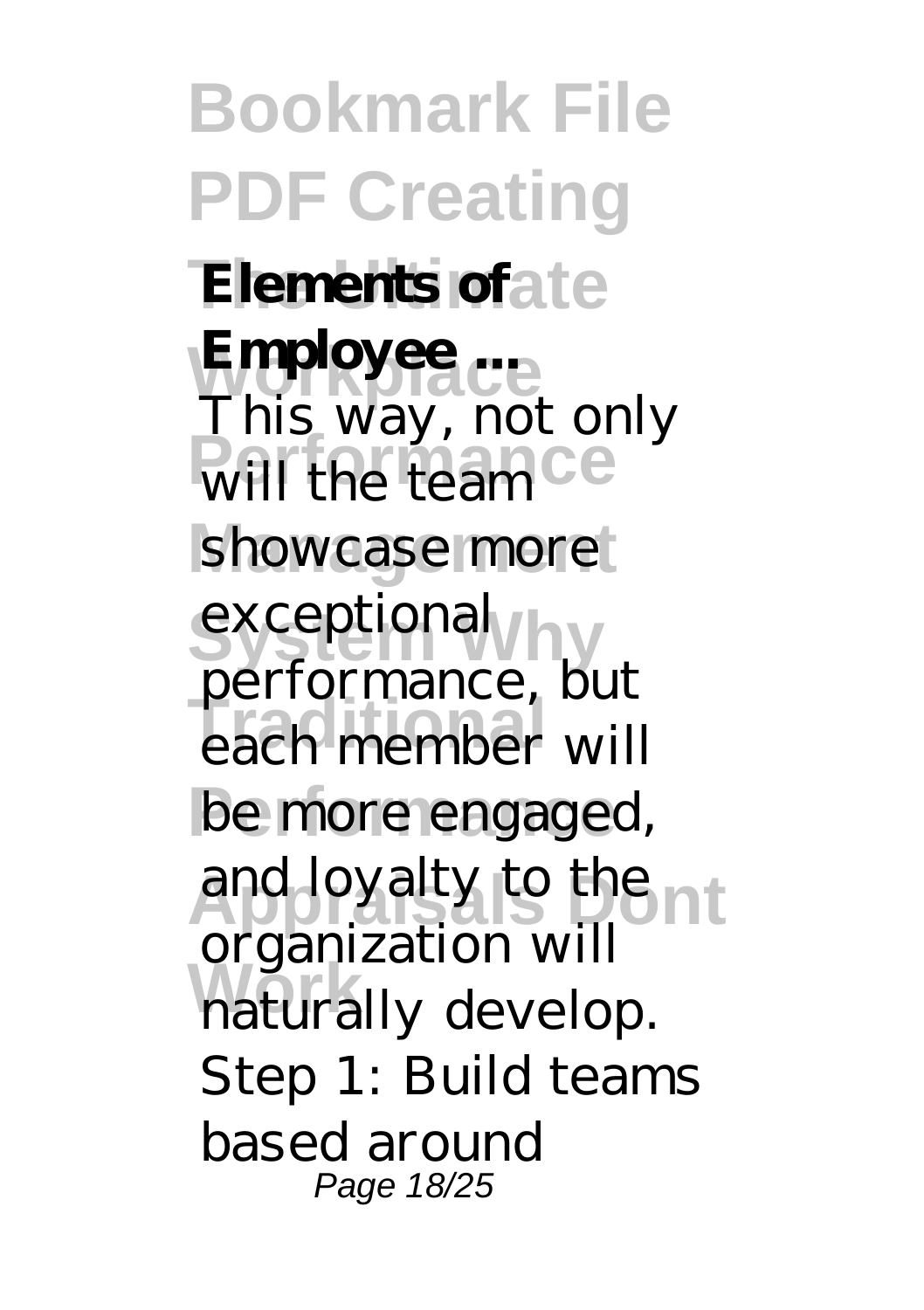**Bookmark File PDF Creating** individuals'n ate strengths<sub>ace</sub> *6* **Outstanding<sup>e</sup> Examples of** ent **Collaboration in the Traditional** benefits of agile working and how it and retain talent **Workplace 2020** can help to attract and improve staff performance. Learn Page 19/25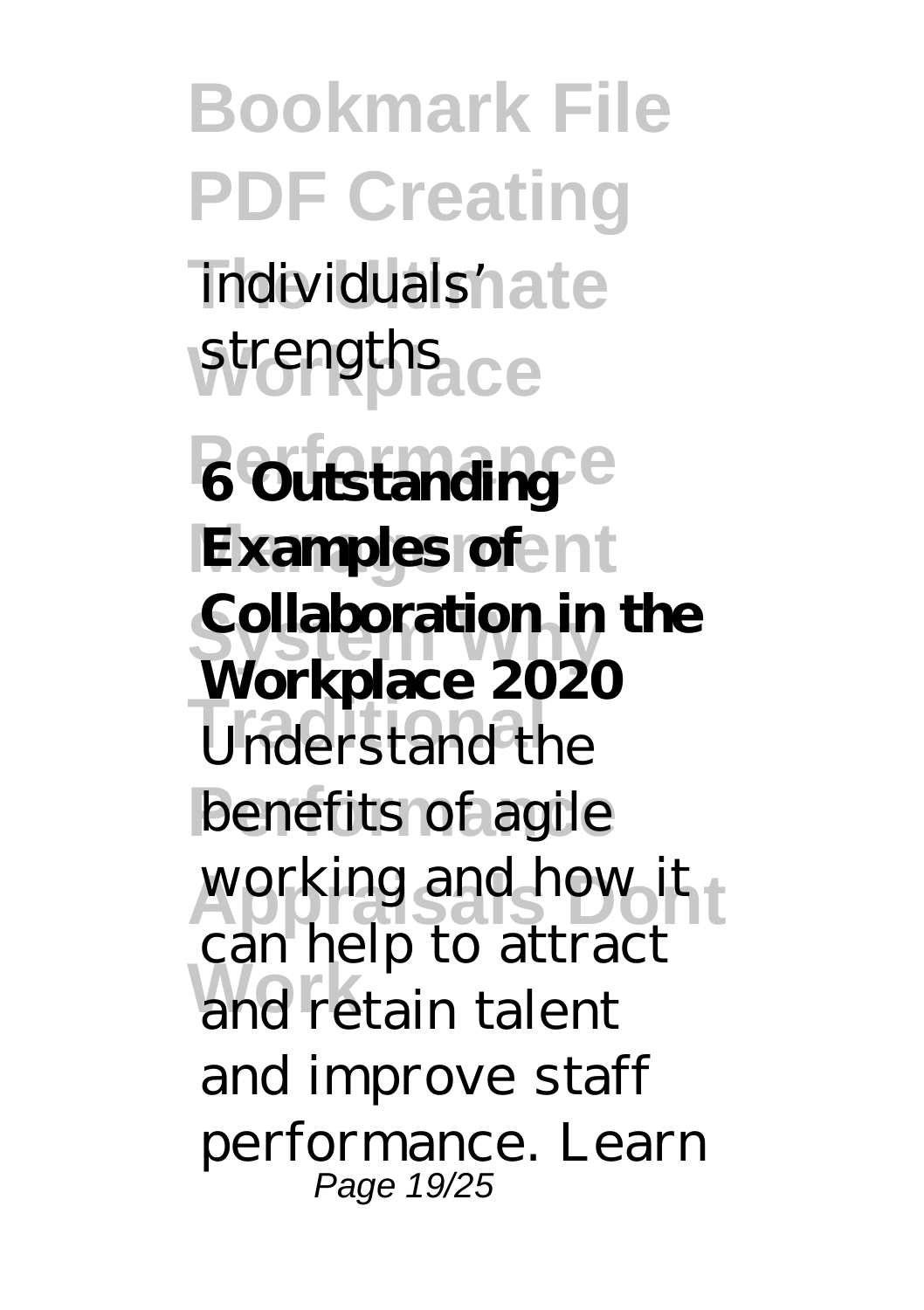**Bookmark File PDF Creating** how to use ate **Workplace** workplace research influence your<sup>e</sup> office design, best serving your <sub>1</sub>y **Traditional** Find out how smart working allow e employees the **Dont Work** to work however, and data to employee's needs; freedom of choice and whenever they want. Page 20/25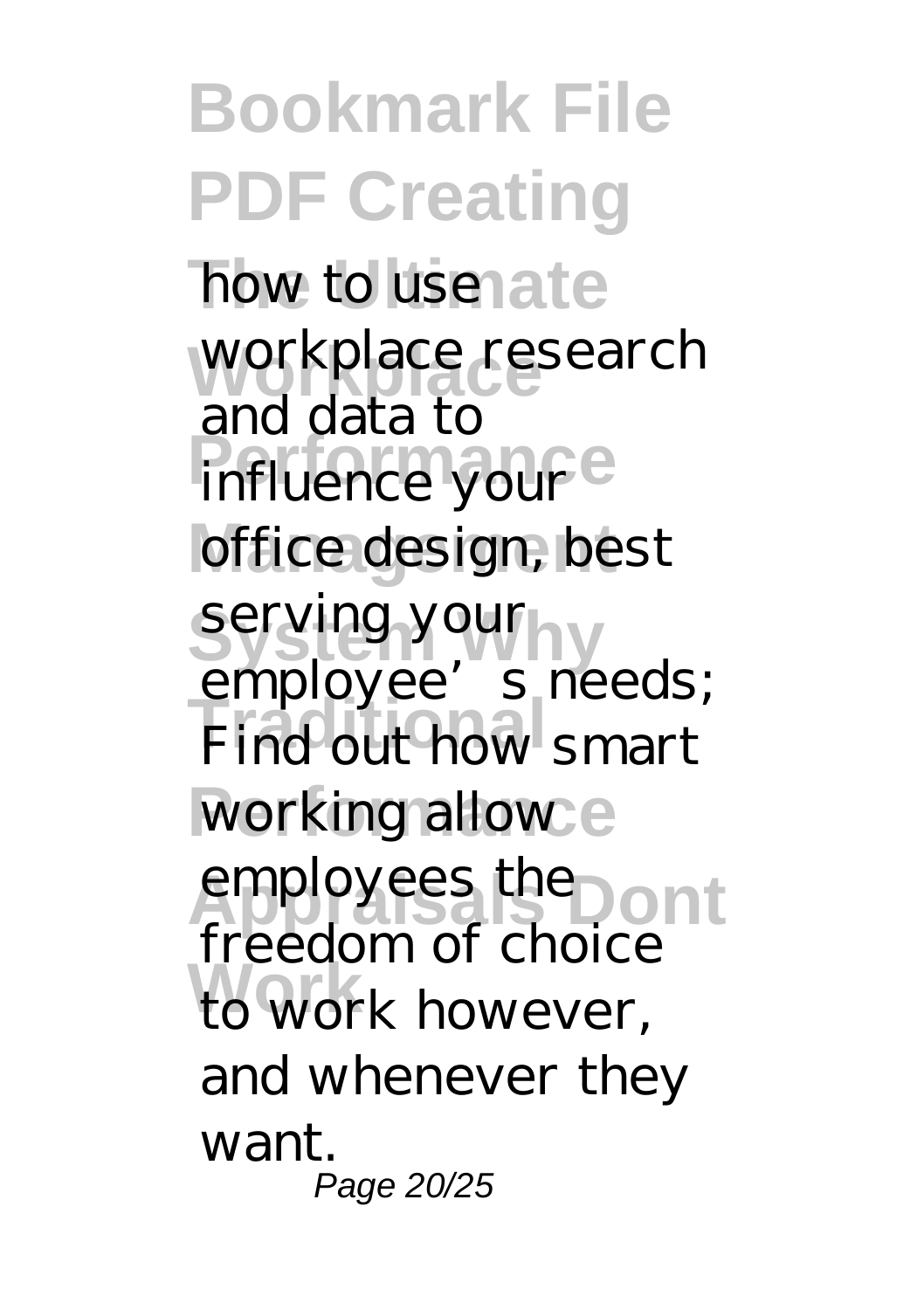**Bookmark File PDF Creating The Ultimate Creating a high Performance workplace | Office Principles**ment **System Why** A powerful **Traditional** measuring employee ance performance is to nt **Work** goals into specific **performance** approach to translate company goals for individual employees. When Page 21/25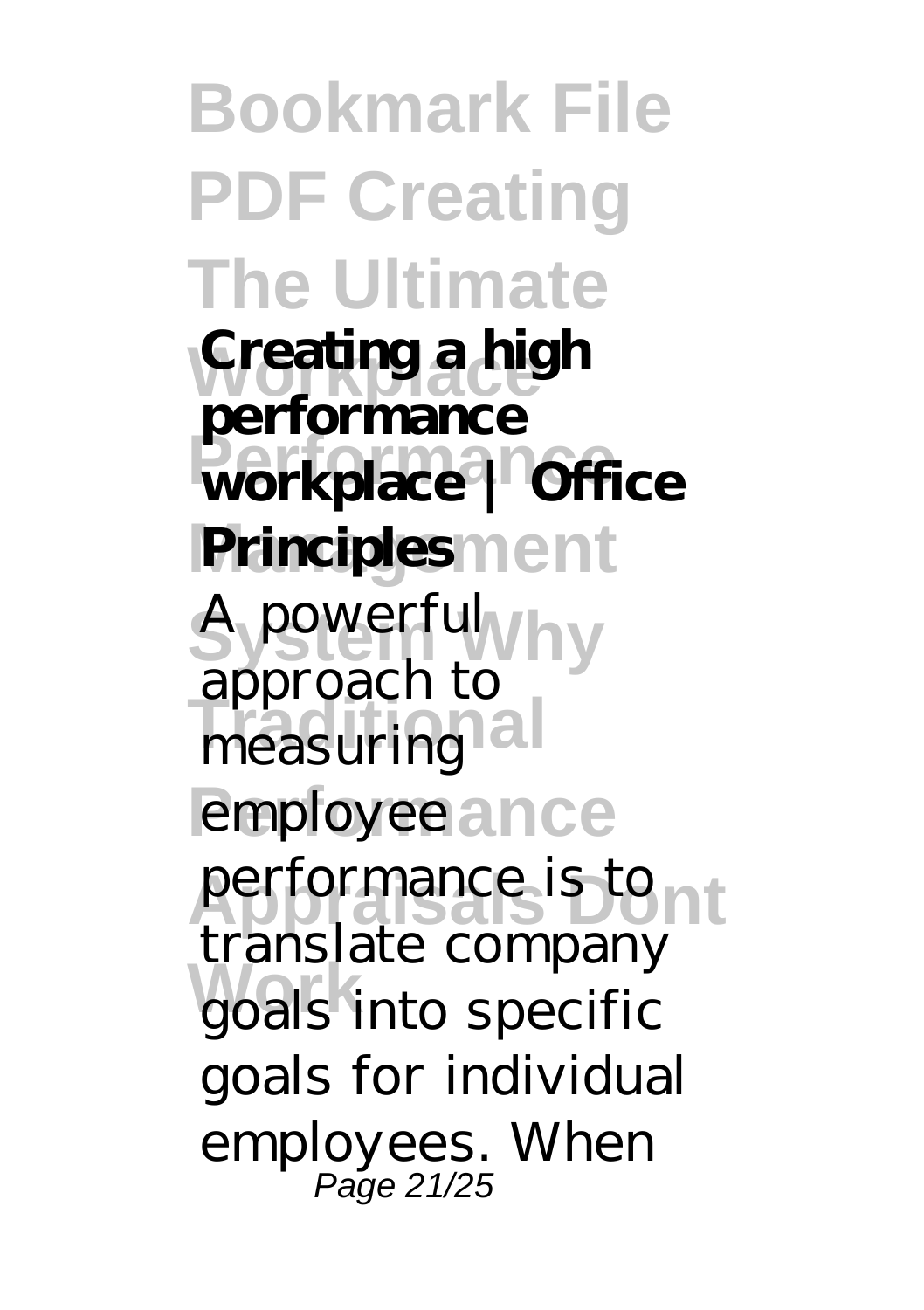**Bookmark File PDF Creating** you align the te objectives of the **Performance Management System Why 5 Best Employee Metrics to Track in 2020 | The ...**... **Appraisals Dont** Communication in **Work** one of the signs of employee with that **Performance** the workplace is a high-performance culture. Exchanging Page 22/25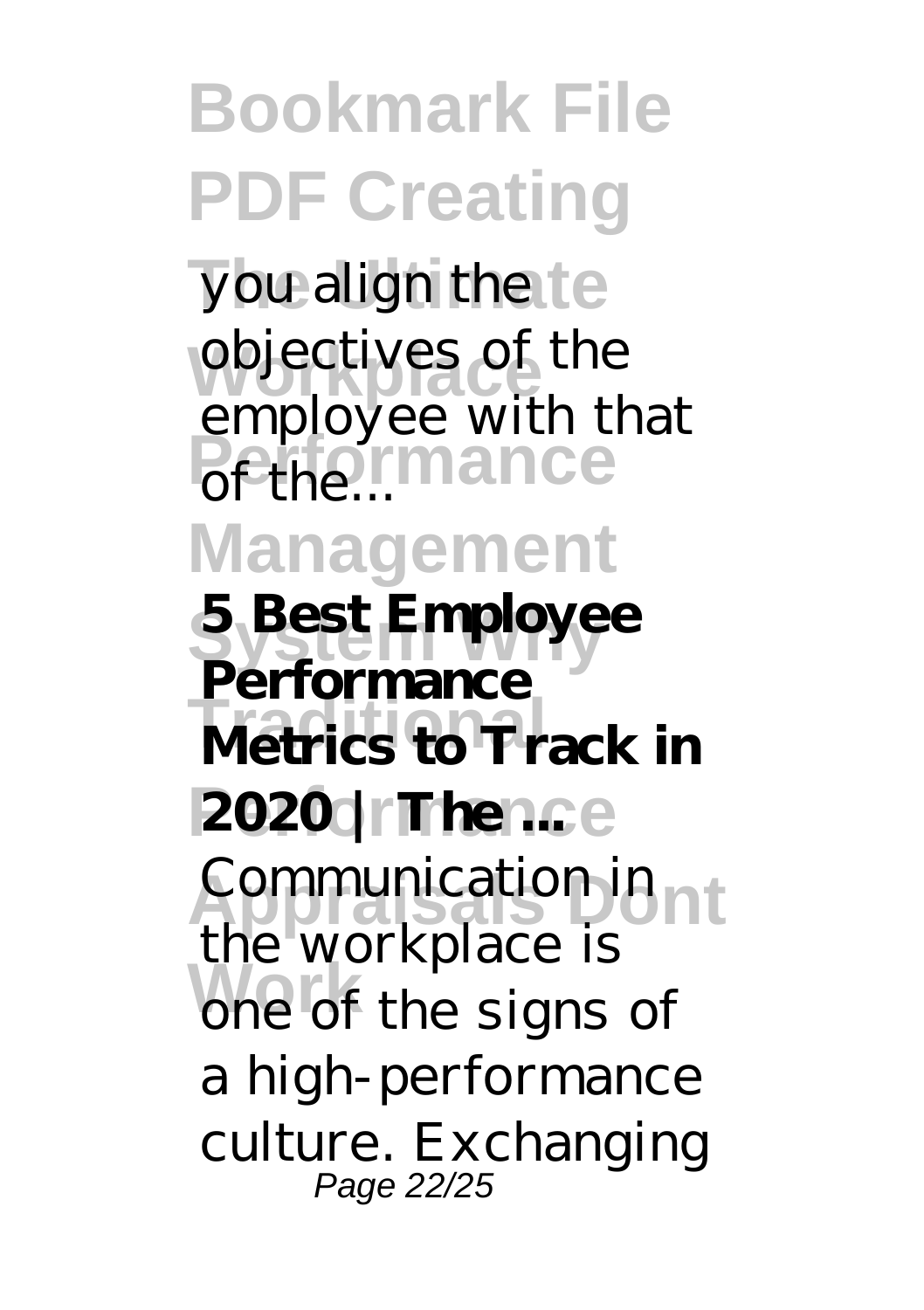**Bookmark File PDF Creating** information and ideas within an **Performance** called workplace communication. However, effective communeused message is sent and received accurately. **Effective** organization is communication **Communication in**

**the Workplace: How** Page 23/25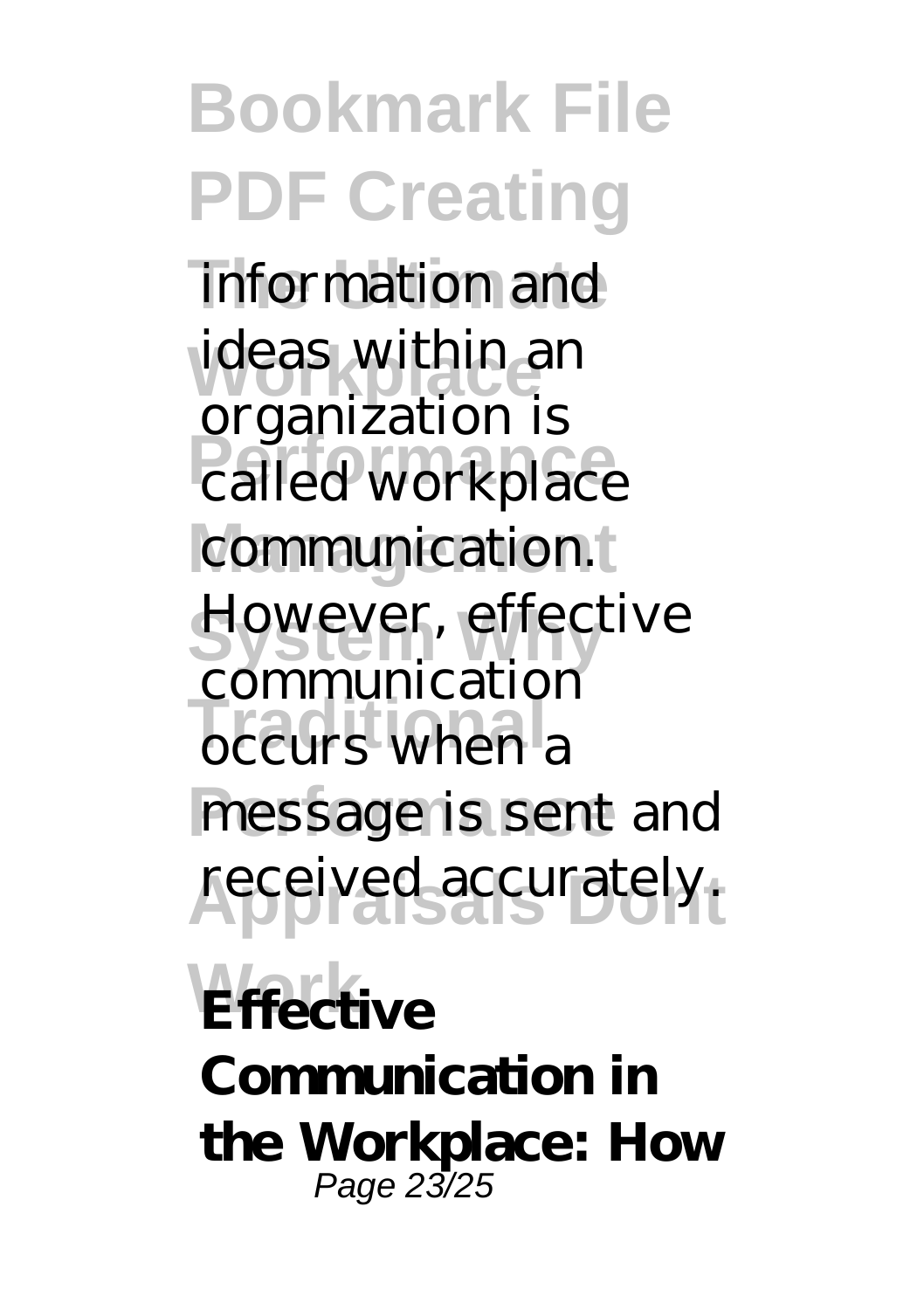**Bookmark File PDF Creating**  $\overline{\mathbf{a}}$  and Why imate www.amazon.ca **Performance www.amazon.ca** Find helpful ent **Systemer reviews Traditional** for Creating The **Ultimate Workplace Appraisals Dont** Performance **Work** System: Why and review ratings Management **Traditional** Performance Page 24/25